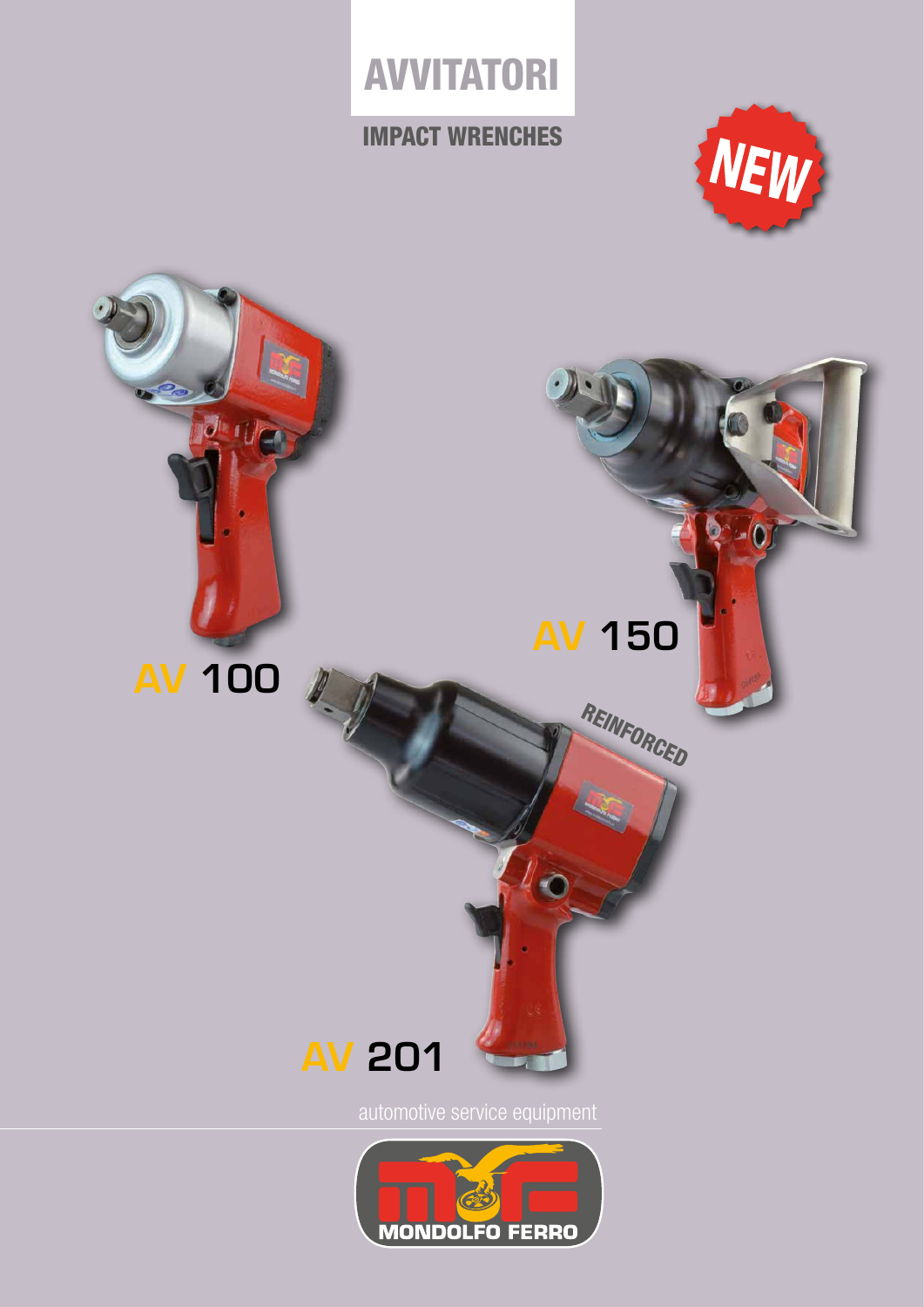





## AP 100 Vetture, van, suv, Moto<br>AV 150 Cars, van, suv tyreshops, *motorcycles*



Direzione scarico aria: impugnatura *Air exhaust direction: through the handle*  Tipo albero: con anello, senza foro *Anvil type: with ring, without hole*

Tipo masse battenti: doppio martello *Hammer mechanism: twin hammer* 

Lubrificazione masse battenti: grasso *Hammer mechanism lubrication: grease*

## Disponibile versione con albero lungo: **AV 100L**

*Available version with log anvil:* 



### Macchine movimento terra e agricole, Veicoli commerciali *Earth movement and farming machine, Commercial vehicles*



Direzione scarico aria: impugnatura *Air exhaust direction: through the handle* 



Tipo albero: con anello, con foro *Anvil type: with ring, with hole*



Tipo masse battenti: 3 griffe



Lubrificazione masse battenti: grasso *Hammer mechanism: 3-jaw* 



*Available version with log anvil:* 

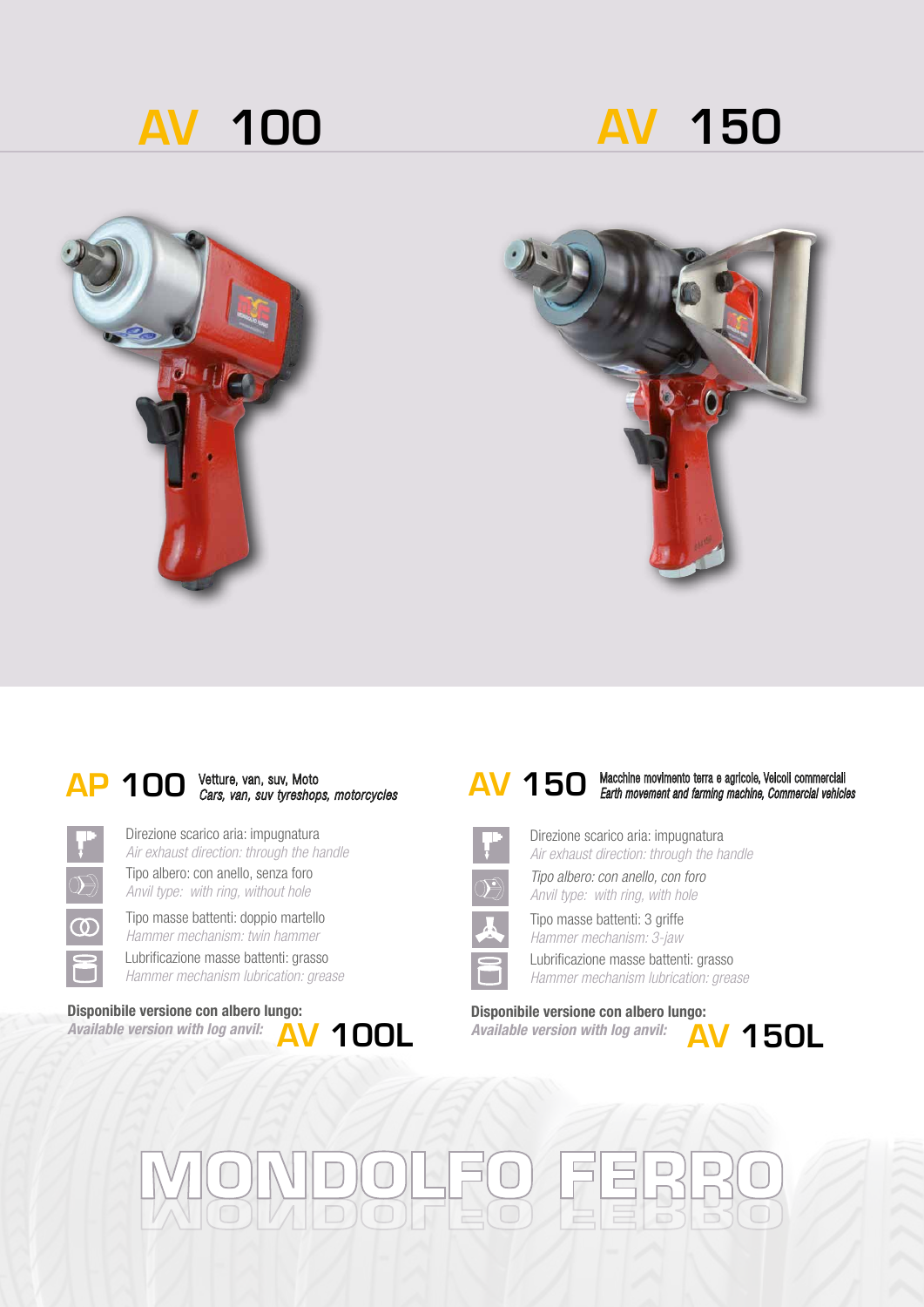# AV 201



 $\Omega$ 

## AV 201 <sup>Camion, autobus, mezzi pesanti, montaggi industriali<br>Trucks, buses, Heavy vehicles, Industrial Assembly</sup> *Trucks, buses, Heavy vehicles, Industrial Assembly*

Direzione scarico aria: impugnatura *Air exhaust direction: through the handle* 

Tipo albero: con anello, con foro *Anvil type: with ring, with hole*

Tipo masse battenti: pin-clutch *Hammer mechanism: pin-clutch* 

Lubrificazione masse battenti: olio *Hammer mechanism lubrication: oil*

Disponibile versione con albero lungo: *Available version with log anvil:* 

## Dati tecnici Technical Data

| Nome prodotto<br>Product name                                 | <b>AV 100</b>                | <b>AV 150</b><br><b>AV 201</b> |                                |
|---------------------------------------------------------------|------------------------------|--------------------------------|--------------------------------|
| Attacco quadro<br>Square drive                                | 1/2"                         | 3/4"                           | 1"                             |
| Capacità bullone<br><b>Bolt range</b>                         | M10-M16                      | M14-M24                        | M18-M39                        |
| Coppia massima<br>Ultimate torque                             | 850 Nm<br>629 ft-lb          | 1700 Nm<br>1260 ft-lb          | 3000 Nm<br>2210 ft-lb          |
| Coppia raccomandata<br>Working torque                         | 60-650 Nm<br>44-481 ft-Ib    | 330-1100 Nm<br>240-820 ft-lb   | 589-1.373 Nm<br>436-1016 ft-lb |
| Peso<br>Weight                                                | 2.47 kg<br>5.4 lbs           | 5.95 kg<br>$13.1$ lbs          | 8.3 kg<br><b>18.3 lbs</b>      |
| Velocità libera<br>Free speed                                 | 6000 rpm                     | 5400 rpm                       | 4200 rpm                       |
| Numero impatti<br>Impacts number                              | 1100/min                     | 1000/min                       | 750/min                        |
| Pressione di utilizzo<br>Working pressure                     | 6.3 <sub>bar</sub><br>91 psi | 6.3 <sub>bar</sub><br>91 psi   | 6.3 <sub>bar</sub><br>91 psi   |
| Ingresso aria<br>Air inlet                                    | $1/4$ " NPT                  | 1/2" BSP                       | $1/2$ " BSP                    |
| Diametro interno tubo<br>Inner hose diameter                  | 8 mm<br>$0.315$ in           | $13 \text{ mm}$<br>$0.512$ in  | $13 \text{ mm}$<br>$0.512$ in  |
| Lunghezza<br>(escluso albero)<br>Length<br>(with short anvil) | 175 mm<br>6.89 in            | 221 mm<br>8.7 in               | 282 mm<br>$11.1$ in            |
| Ingombro centro lato<br>Side to center                        | 32.5 mm<br>$1.28$ in         | 47.5 mm<br>$1.87$ in           | 50 mm<br>$1.97$ in             |

 $\Box$ 

 $\Box$ 

AV 201L